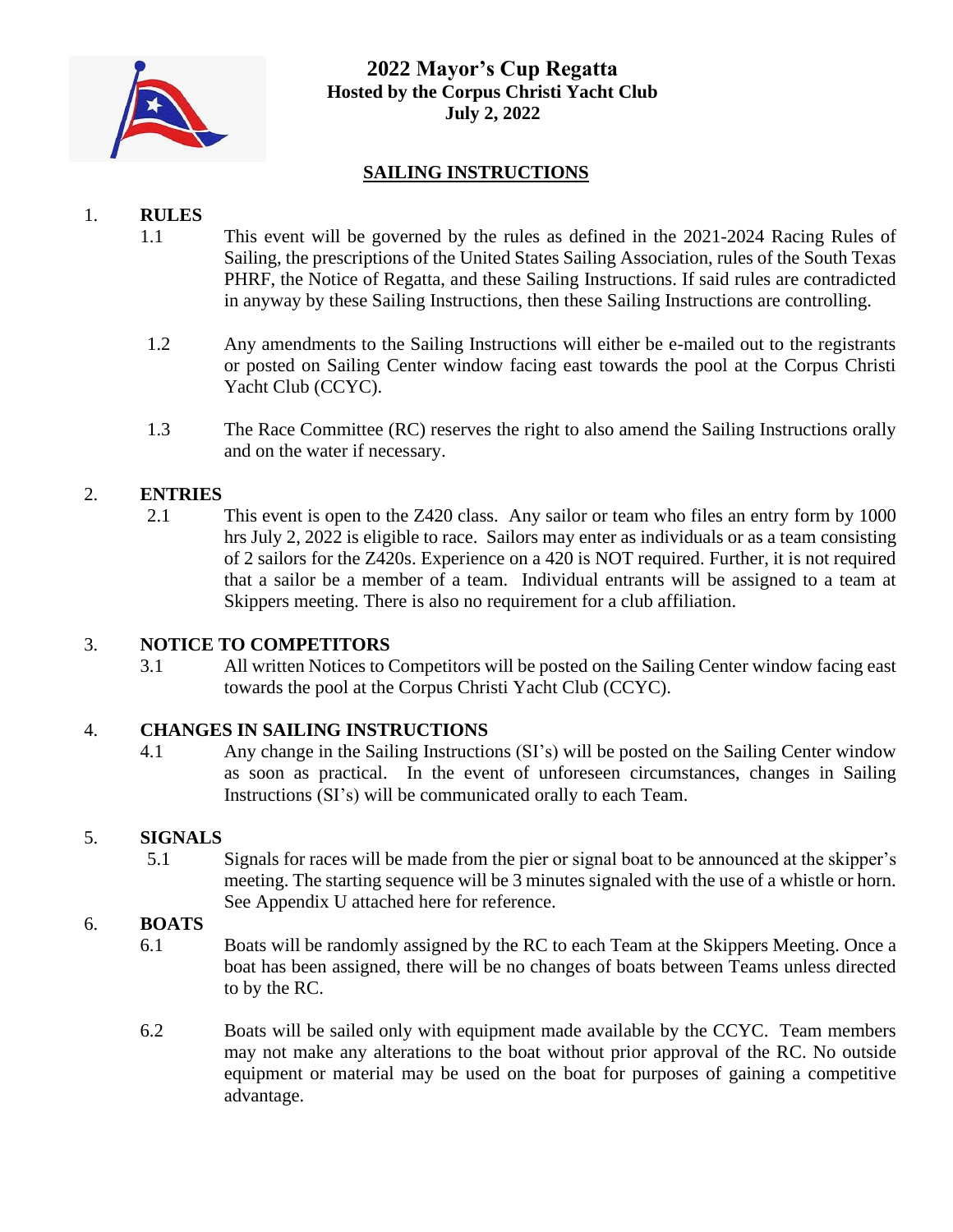# 7. **SCHEDULE**

- 7.1 Close of registration will be 1000 hrs on Saturday, July 2, 2022.
- 7.2 The Skipper's Meeting will be at 1000 hrs on Saturday, July 2, 2022.
- 7.3 First signal for the first race will be 1100 hrs on Saturday, July 2, 2022.
- 7.4 Start times may be changed upon proper notification.

### 8. **RACING AREA**

8.1 The racing area will be the Corpus Christi Marina.

#### 9. **THE COURSE**

9.1 The Course for each race will be discussed at the skippers meeting.

### 10. **MARKS**

10.1 The Marks of the Course shall consist of hippity hops. The white "no wake" marks located in the Corpus Christi Marina may also be used at the discretion of the RC.

### 11. **THE START**

- 11.1 The start of each race will be at a line between a staff bearing an orange flag on the pier or signal boat and an orange hippity hop. The line will be open at all times.
- 11.2 The Audible-Signal Racing System, pursuant to The Racing Rules of Sailing, Appendix U shall be used. See attached for reference.

#### 12. **THE FINISH**

12.1 The finish of each race will be at a line between a staff bearing an orange flag on the Pier or signal boat and a nearby orange mark (the same line as the starting line).

#### 13. **SAFETY**

- 13.1 A team retiring from a race or the Regatta shall notify the RC at the first reasonable opportunity.
- 13.2 All sailors *must* wear a coast guard approved personal floatation device.

#### 14. **PROTESTS**

14.1 RC will hear all protests, but strongly advises against protesting as the fee for filing a protest is to pay the bar tab for all committee members at the club.

#### 15. **SCORING & FLEETS**

- 15.1 The Low Point Scoring System will apply in the Regatta. In the event of a Championship Race, participants' previous scores are excluded.
- 15.2 If there are enough boats for all teams, then there will be 1 Fleet. 3 or more races are planned. 1 race will constitute a regatta.